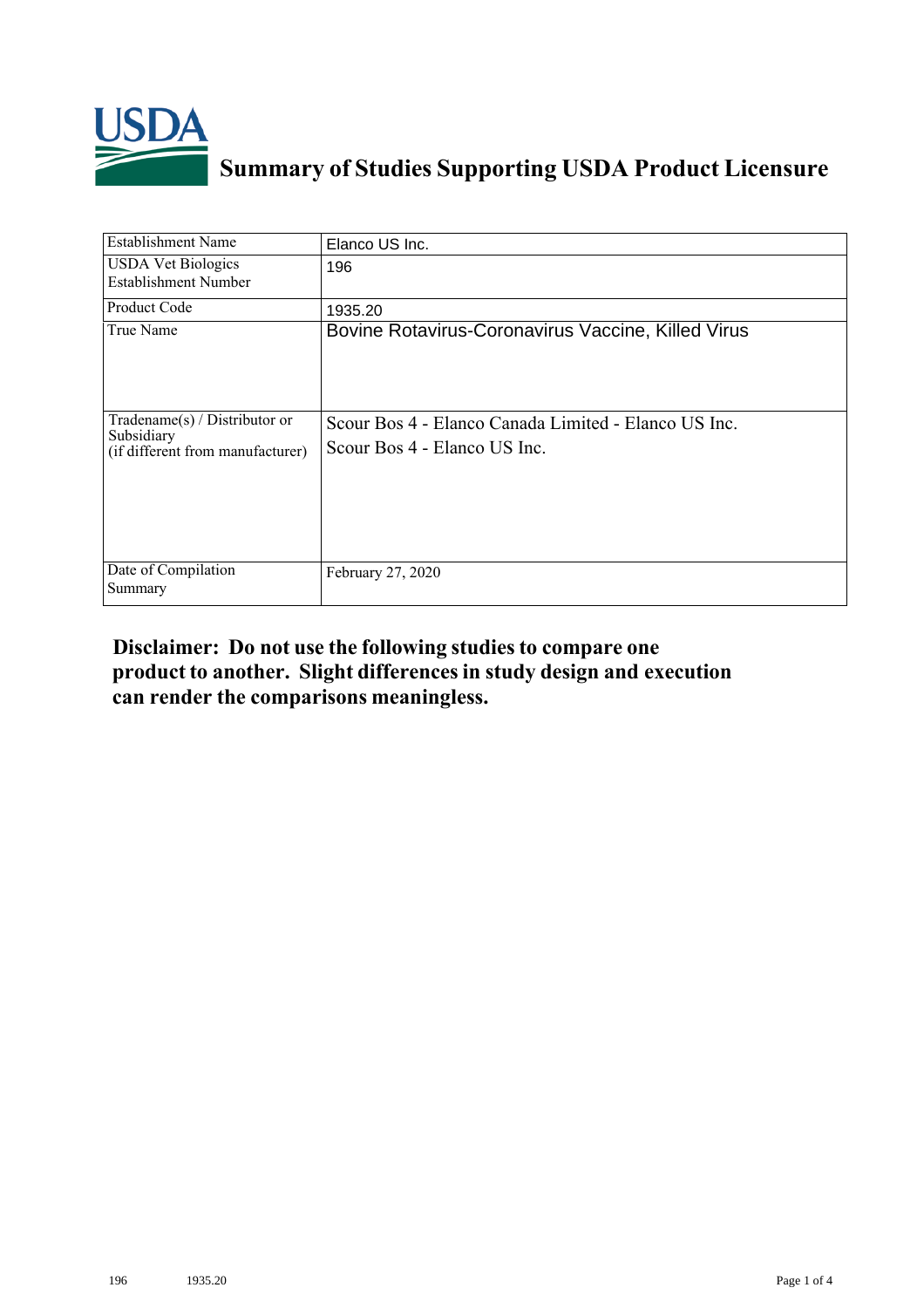| <b>Study Type</b>              | Efficacy                                                                                                                                                                                                                                                                                                                   |
|--------------------------------|----------------------------------------------------------------------------------------------------------------------------------------------------------------------------------------------------------------------------------------------------------------------------------------------------------------------------|
| <b>Pertaining to</b>           | <b>Bovine Coronavirus</b>                                                                                                                                                                                                                                                                                                  |
| <b>Study Purpose</b>           | To demonstrate passive immunity against Bovine Coronavirus in                                                                                                                                                                                                                                                              |
|                                | calves                                                                                                                                                                                                                                                                                                                     |
| <b>Product Administration</b>  | Intramuscular to pregnant heifers                                                                                                                                                                                                                                                                                          |
| <b>Study Animals</b>           | Calves                                                                                                                                                                                                                                                                                                                     |
| <b>Challenge Description</b>   |                                                                                                                                                                                                                                                                                                                            |
| <b>Interval observed after</b> |                                                                                                                                                                                                                                                                                                                            |
| challenge                      |                                                                                                                                                                                                                                                                                                                            |
| <b>Results</b>                 | Study data were evaluated by USDA-APHIS prior to product<br>licensure and met regulatory standards for acceptance at the time<br>of submission. No data are published because this study was<br>submitted to USDA-APHIS prior to January 1, 2007, and APHIS<br>only require publication of data submitted after that date. |
| <b>USDA Approval Date</b>      | November 18, 1999                                                                                                                                                                                                                                                                                                          |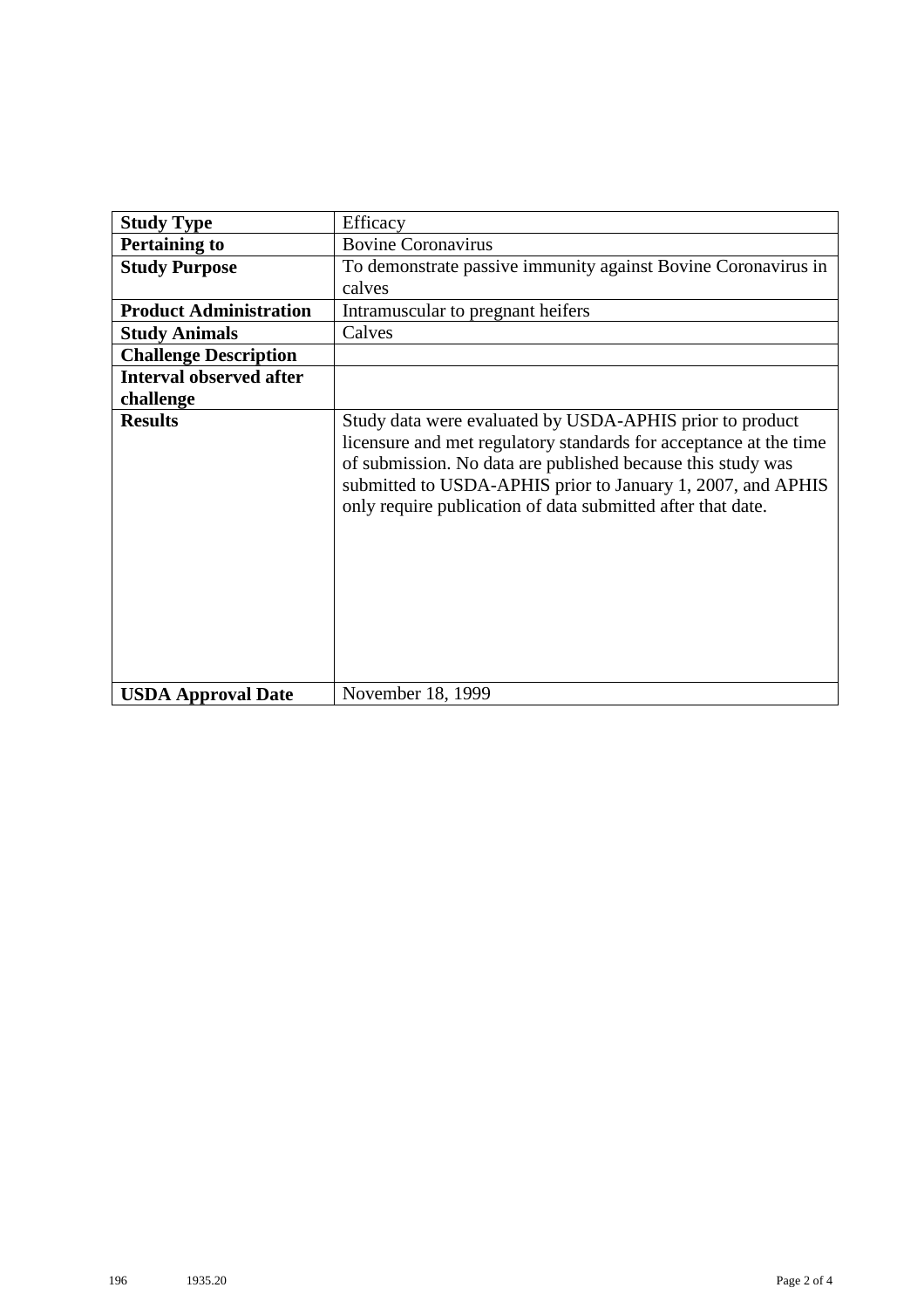| <b>Study Type</b>              | Efficacy                                                                                                                                                                                                                                                                                                                   |
|--------------------------------|----------------------------------------------------------------------------------------------------------------------------------------------------------------------------------------------------------------------------------------------------------------------------------------------------------------------------|
| <b>Pertaining to</b>           | <b>Bovine Rotavirus</b>                                                                                                                                                                                                                                                                                                    |
| <b>Study Purpose</b>           | To demonstrate passive immunity against Bovine Rotavirus in                                                                                                                                                                                                                                                                |
|                                | calves                                                                                                                                                                                                                                                                                                                     |
| <b>Product Administration</b>  | Intramuscular to pregnant cattle                                                                                                                                                                                                                                                                                           |
| <b>Study Animals</b>           | Cattle                                                                                                                                                                                                                                                                                                                     |
| <b>Challenge Description</b>   |                                                                                                                                                                                                                                                                                                                            |
| <b>Interval observed after</b> |                                                                                                                                                                                                                                                                                                                            |
| challenge                      |                                                                                                                                                                                                                                                                                                                            |
| <b>Results</b>                 | Study data were evaluated by USDA-APHIS prior to product<br>licensure and met regulatory standards for acceptance at the time<br>of submission. No data are published because this study was<br>submitted to USDA-APHIS prior to January 1, 2007, and APHIS<br>only require publication of data submitted after that date. |
| <b>USDA Approval Date</b>      | November 18, 1999                                                                                                                                                                                                                                                                                                          |